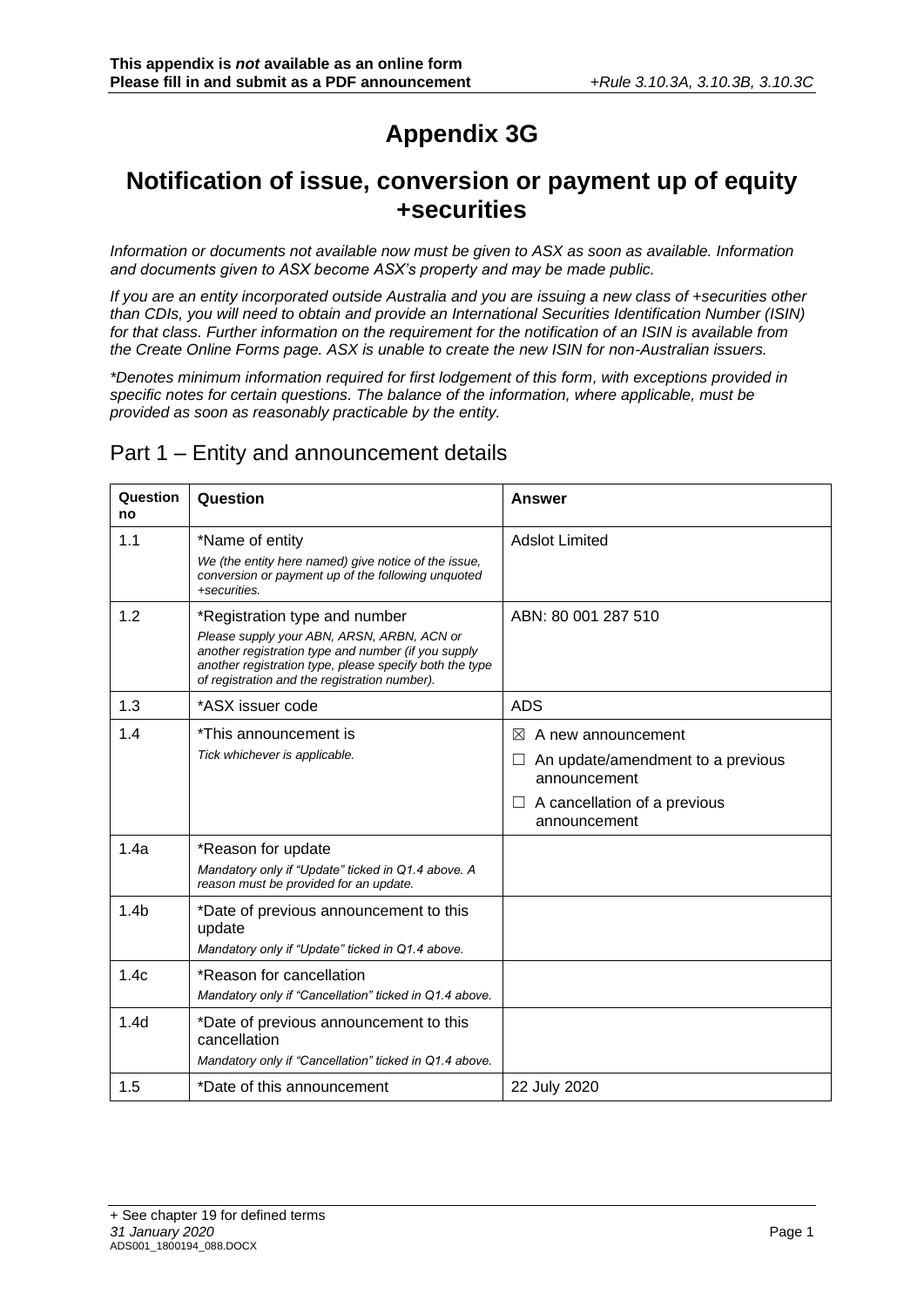## Part 2 – Type of issue

| Question<br>No.    | Question                                                                                                                                                                                                                                                                                                                                                                                                                                                          | <b>Answer</b>                                                                                                                                                                                                                                                                                                                                                                                                                                                                                                                  |
|--------------------|-------------------------------------------------------------------------------------------------------------------------------------------------------------------------------------------------------------------------------------------------------------------------------------------------------------------------------------------------------------------------------------------------------------------------------------------------------------------|--------------------------------------------------------------------------------------------------------------------------------------------------------------------------------------------------------------------------------------------------------------------------------------------------------------------------------------------------------------------------------------------------------------------------------------------------------------------------------------------------------------------------------|
| 2.1                | *The +securities the subject of this<br>notification are:<br>Select whichever item is applicable.<br>If you wish to notify ASX of different types of issues of<br>securities, please complete a separate Appendix 3G<br>for each type of issue.                                                                                                                                                                                                                   | $\Box$ +Securities issued as a result of options<br>being exercised or other +convertible<br>+securities being converted and that are<br>not to be quoted on ASX<br>Partly paid +securities that have been<br>$\sqcup$<br>fully paid up and that are not to be<br>quoted on ASX<br>$\boxtimes$ +Securities issued under an +employee<br>incentive scheme that are not being<br>immediately quoted on ASX<br>Other [please specify]<br>ப<br>If you have selected 'other' please provide the<br>circumstances of the issue here: |
| 2.2a.1             | Please state the number and type of<br>options that were exercised or other<br>+convertible securities that were converted<br>(including their ASX security code if<br>available)?<br>Answer this question if your response to Q2.1 is<br>"securities issued as a result of options being<br>exercised or other convertible securities being<br>converted and that are not to be quoted on ASX".                                                                  | N/A                                                                                                                                                                                                                                                                                                                                                                                                                                                                                                                            |
| 2.2a.2             | And the date the options were exercised or<br>other +convertible securities were<br>converted:<br>Answer this question if your response to Q2.1 is<br>"securities issued as a result of options being<br>exercised or other convertible securities being<br>converted and that are not to be quoted on ASX".<br>Note: If this occurred over a range of dates, enter the<br>date the last of the options was exercised or<br>convertible securities was converted. | N/A                                                                                                                                                                                                                                                                                                                                                                                                                                                                                                                            |
| 2.2 <sub>b.1</sub> | Please state the number and type of partly<br>paid +securities that were fully paid up<br>(including their ASX security code if<br>available)?<br>Answer this question if your response to Q2.1 is<br>"partly paid securities that have been paid up and that<br>are not to be quoted on ASX".                                                                                                                                                                    | N/A                                                                                                                                                                                                                                                                                                                                                                                                                                                                                                                            |
| 2.2 <sub>b.2</sub> | And the date the +securities were fully paid<br>up:<br>Answer this question if your response to Q2.1 is<br>"partly paid securities that have been paid up and that<br>are not to be quoted on ASX".<br>Note: If this occurred over a range of dates, enter the<br>date the last of the securities was fully paid up.                                                                                                                                              | N/A                                                                                                                                                                                                                                                                                                                                                                                                                                                                                                                            |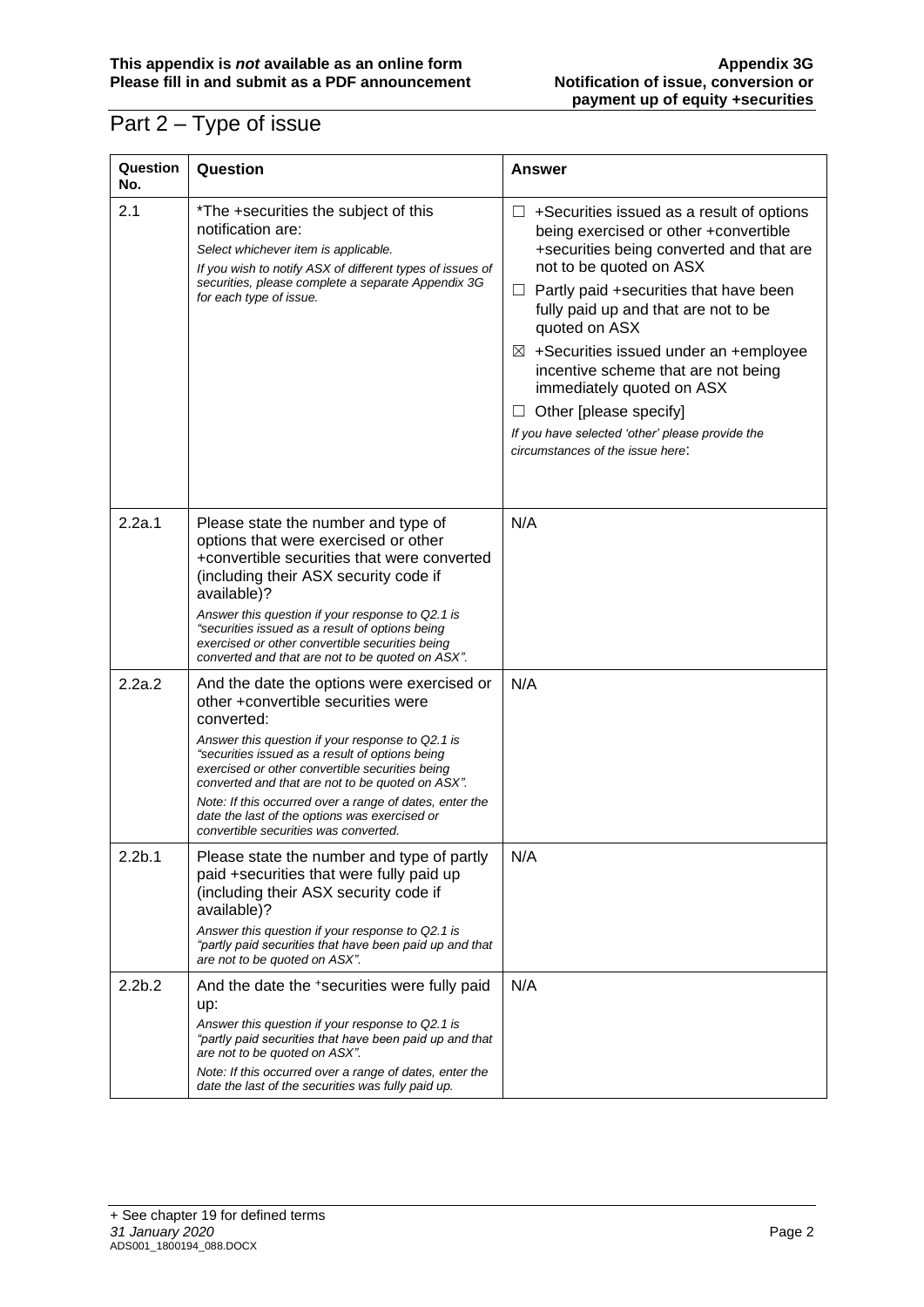| 2.2c.1   | Please state the number and type of<br>+securities (including their ASX security<br>code) issued under an +employee<br>incentive scheme that are not being<br>immediately quoted on ASX<br>Answer this question if your response to Q2.1 is<br>"securities issued under an employee incentive<br>scheme that are not being immediately quoted on<br>ASX". |                                                                                                                                                                                                                                                                                                                                                                                                                                                                                                                                                                   | 600,000 lapsed Options<br>Code: ADS                     | Number: 25,625,000 New Options                                                                                                                                                                                                         |  |
|----------|-----------------------------------------------------------------------------------------------------------------------------------------------------------------------------------------------------------------------------------------------------------------------------------------------------------------------------------------------------------|-------------------------------------------------------------------------------------------------------------------------------------------------------------------------------------------------------------------------------------------------------------------------------------------------------------------------------------------------------------------------------------------------------------------------------------------------------------------------------------------------------------------------------------------------------------------|---------------------------------------------------------|----------------------------------------------------------------------------------------------------------------------------------------------------------------------------------------------------------------------------------------|--|
| 2.2c.2   | *Please attach a document or provide<br>details of a URL link for a document lodged<br>with ASX detailing the terms of the<br>+employee incentive scheme or a<br>summary of the terms.<br>Answer this question if your response to Q2.1 is<br>"securities issued under an employee incentive<br>scheme that are not being immediately quoted on<br>ASX".  |                                                                                                                                                                                                                                                                                                                                                                                                                                                                                                                                                                   | held 15 November 2017.<br>located here:<br>f48zqclm.pdf | Incentive Option Plan approved at AGM<br>Notice of Meeting with summary of terms<br>https://www.asx.com.au/asxpdf/20171013/pdf/43n67m                                                                                                  |  |
| 2.2c.3   | *Are any of these +securities being issued<br>to +key management personnel (KMP) or<br>an +associate<br>Answer this question if your response to Q2.1 is<br>"securities issued under an employee incentive<br>scheme that are not being immediately quoted on<br>ASX".                                                                                    |                                                                                                                                                                                                                                                                                                                                                                                                                                                                                                                                                                   | Yes                                                     |                                                                                                                                                                                                                                        |  |
| 2.2c.3.a | insert the name of the associate in "Name of registered holder".                                                                                                                                                                                                                                                                                          | *Provide details of the recipients and the number of +securities issued to each of them.<br>Answer this question if your response to Q2.1 is "securities issued under an employee incentive scheme that are<br>not being immediately quoted on ASX" and your response to Q2.2c.3 is "Yes". Repeat the detail in the table<br>below for each KMP involved in the issue. If the securities are being issued to the KMP, repeat the name of the<br>KMP or insert "Same" in "Name of registered holder". If the securities are being issued to an associate of a KMP, |                                                         |                                                                                                                                                                                                                                        |  |
|          | Name of KMP                                                                                                                                                                                                                                                                                                                                               | Name of registered holder                                                                                                                                                                                                                                                                                                                                                                                                                                                                                                                                         |                                                         | Number of +securities                                                                                                                                                                                                                  |  |
|          | <b>Felicity Conlan</b>                                                                                                                                                                                                                                                                                                                                    | <b>Felicity Conlan</b>                                                                                                                                                                                                                                                                                                                                                                                                                                                                                                                                            |                                                         | 1,250,000                                                                                                                                                                                                                              |  |
|          | <b>Tom Peacock</b>                                                                                                                                                                                                                                                                                                                                        | Annabel Peacock                                                                                                                                                                                                                                                                                                                                                                                                                                                                                                                                                   |                                                         | 1,250,000                                                                                                                                                                                                                              |  |
| 2.2d.1   | *The purpose(s) for which the entity is<br>issuing the +securities is:<br>Answer this question if your response to Q2.1 is<br>"Other".<br>You may select one or more of the items in the list.                                                                                                                                                            |                                                                                                                                                                                                                                                                                                                                                                                                                                                                                                                                                                   | ப<br>Additional details:                                | To raise additional working capital<br>To fund the retirement of debt<br>To pay for the acquisition of an asset<br>[provide details below]<br>To pay for services rendered<br>[provide details below]<br>Other [provide details below] |  |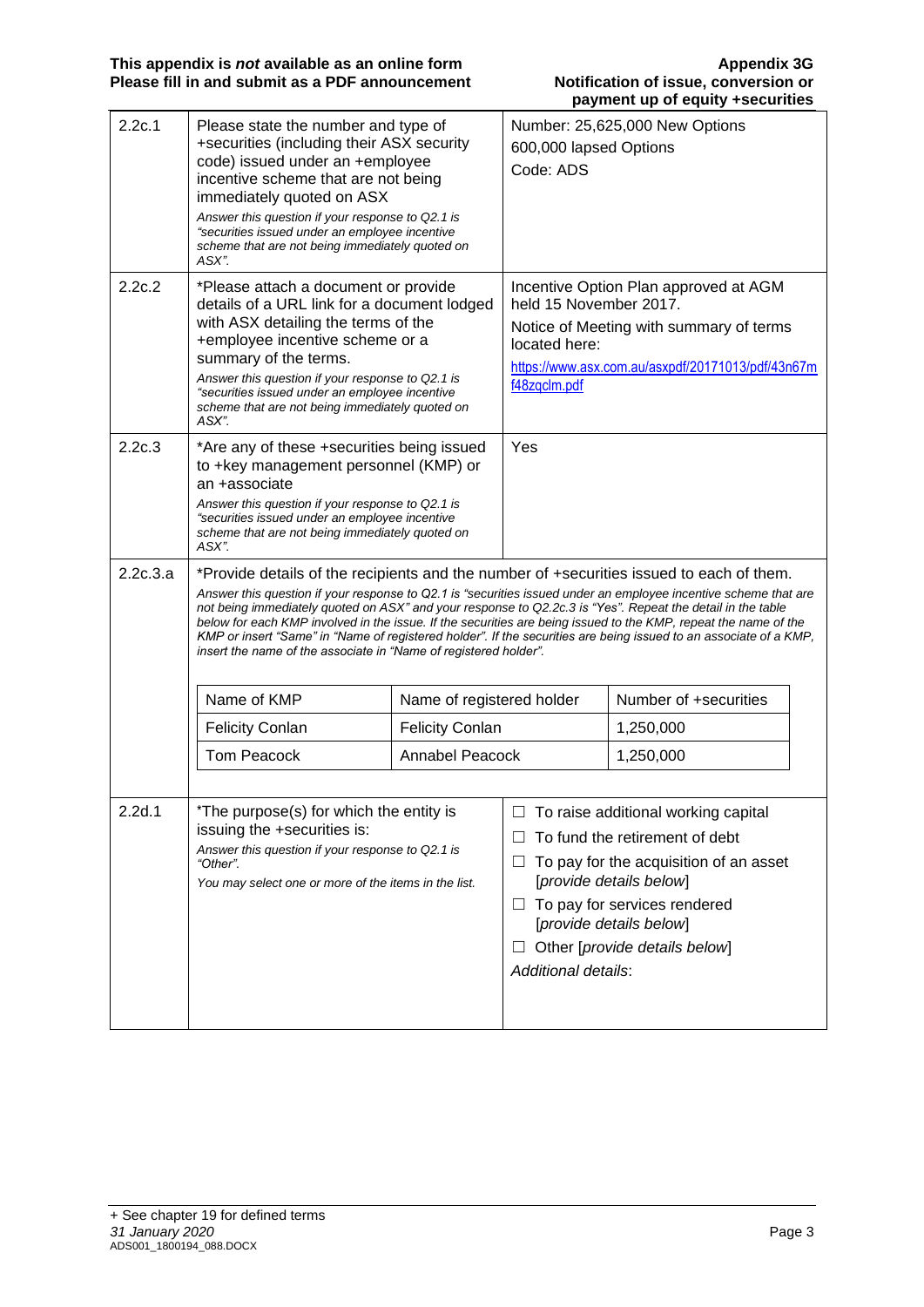| 2.2d.2 | Please provide any further information<br>needed to understand the circumstances in<br>which you are notifying the issue of these<br>+securities to ASX, including (if applicable)<br>why the issue of the +securities has not<br>been previously announced to the market<br>in an Appendix 3B<br>You must answer this question if your response to<br>Q2.1 is "Other". If there is no other information to<br>provide, please answer "Not applicable" or "N/A". | N/A                                                                                                                                                               |
|--------|------------------------------------------------------------------------------------------------------------------------------------------------------------------------------------------------------------------------------------------------------------------------------------------------------------------------------------------------------------------------------------------------------------------------------------------------------------------|-------------------------------------------------------------------------------------------------------------------------------------------------------------------|
| 2.3    | *The +securities being issued are:<br>Tick whichever is applicable                                                                                                                                                                                                                                                                                                                                                                                               | Additional +securities in an existing<br>unquoted class that is already recorded<br>by ASX ("existing class")<br>$\boxtimes$ New +securities in an unquoted class |
|        |                                                                                                                                                                                                                                                                                                                                                                                                                                                                  | that is not yet recorded by ASX ("new<br>class")                                                                                                                  |

### Part 3A – number and type of +securities being issued (existing class)

| Question<br>No. | Question                                                                                                                                                                                                                                                                                                                                                                                                                                                                                                                                                                                                 | Answer |
|-----------------|----------------------------------------------------------------------------------------------------------------------------------------------------------------------------------------------------------------------------------------------------------------------------------------------------------------------------------------------------------------------------------------------------------------------------------------------------------------------------------------------------------------------------------------------------------------------------------------------------------|--------|
| 3A.1            | *ASX security code & description                                                                                                                                                                                                                                                                                                                                                                                                                                                                                                                                                                         | N/A    |
| 3A.2            | *Number of +securities being issued                                                                                                                                                                                                                                                                                                                                                                                                                                                                                                                                                                      | N/A    |
| 3A.3a           | *Will the +securities being issued rank<br>equally in all respects from their issue date<br>with the existing issued +securities in that<br>class?                                                                                                                                                                                                                                                                                                                                                                                                                                                       | N/A    |
| 3A.3b           | *Is the actual date from which the<br>+securities will rank equally (non-ranking<br>end date) known?<br>Answer this question if your response to Q3A.3a is<br>"No".                                                                                                                                                                                                                                                                                                                                                                                                                                      | N/A    |
| 3A.3c           | *Provide the actual non-ranking end date<br>Answer this question if your response to Q3A.3a is<br>"No" and your response to Q3A.3b is "Yes".                                                                                                                                                                                                                                                                                                                                                                                                                                                             | N/A    |
| 3A.3d           | *Provide the estimated non-ranking end<br>period<br>Answer this question if your response to Q3A.3a is<br>"No" and your response to Q3A.3b is "No".                                                                                                                                                                                                                                                                                                                                                                                                                                                      | N/A    |
| 3A.3e           | *Please state the extent to which the<br>+securities do not rank equally:<br>in relation to the next dividend,<br>$\bullet$<br>distribution or interest payment; or<br>for any other reason<br>$\bullet$<br>Answer this question if your response to Q3A.3a is<br>"No".<br>For example, the securities may not rank at all, or may<br>rank proportionately based on the percentage of the<br>period in question they have been on issue, for the<br>next dividend, distribution or interest payment; or they<br>may not be entitled to participate in some other event,<br>such as an entitlement issue. | N/A    |

*Answer the questions in this part if your response to Q2.3 is "existing class".*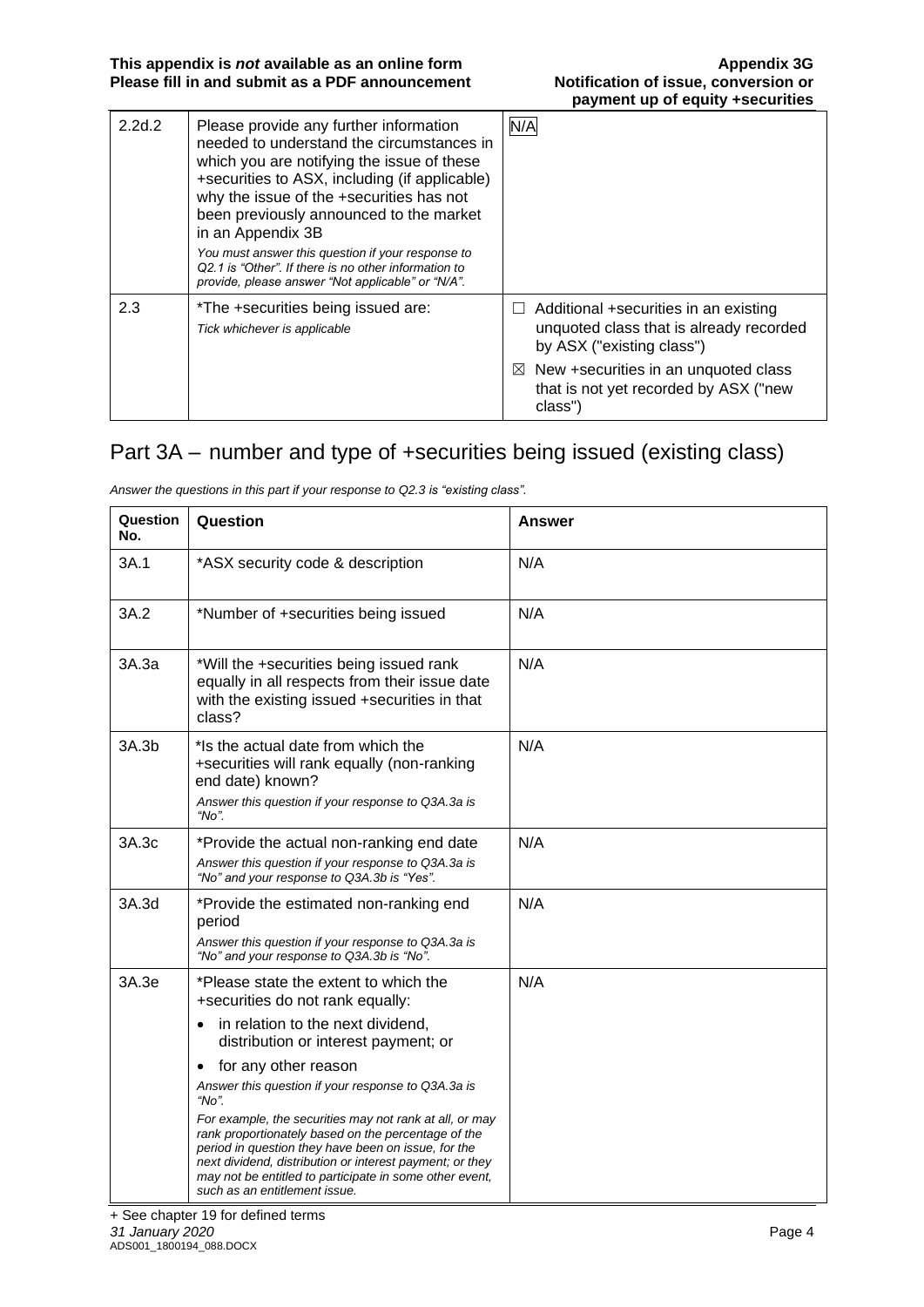#### Part 3B – number and type of +securities being issued (new class)

*Answer the questions in this part if your response to Q2.3 is "new class".*

| Question<br>No. | Question                                                                                                                                                                                                                                                                                                                                                                                                                                                                                                                                                                                                                                                            | Answer                                                                                                                                                                                                                  |
|-----------------|---------------------------------------------------------------------------------------------------------------------------------------------------------------------------------------------------------------------------------------------------------------------------------------------------------------------------------------------------------------------------------------------------------------------------------------------------------------------------------------------------------------------------------------------------------------------------------------------------------------------------------------------------------------------|-------------------------------------------------------------------------------------------------------------------------------------------------------------------------------------------------------------------------|
| 3B.1            | *Security description                                                                                                                                                                                                                                                                                                                                                                                                                                                                                                                                                                                                                                               | Options to acquire fully paid ordinary<br>shares in ADS, each option being<br>exercisable for one ADS share at an<br>exercise price of \$0.028 with an expiry date<br>of 12 July 2024 (New Options).                    |
| 3B.2            | *Security type<br>Select one item from the list that best describes the<br>securities the subject of this form. This will determine<br>more detailed questions to be asked about the security<br>later in this section. Select "ordinary fully or partly paid<br>shares/units" for stapled securities or CDIs. For interest<br>rate securities, please select the appropriate choice<br>from either "Convertible debt securities" or "Non-<br>convertible debt securities". Select "Other" for<br>performance shares/units and performance<br>options/rights or if the selections available in the list do<br>not appropriately describe the security being issued. | Ordinary fully or partly paid shares/units<br>$\Box$<br>Options<br>$\boxtimes$<br>+Convertible debt securities<br>Non-convertible +debt securities<br>$\perp$<br>Redeemable preference shares/units<br>Other<br>$\perp$ |
| 3B.3            | <b>ISIN code</b><br>Answer this question if you are an entity incorporated<br>outside Australia and you are issuing a new class of<br>securities other than CDIs. See also the note at the top<br>of this form.                                                                                                                                                                                                                                                                                                                                                                                                                                                     |                                                                                                                                                                                                                         |
| 3B.4            | *Number of +securities being issued                                                                                                                                                                                                                                                                                                                                                                                                                                                                                                                                                                                                                                 | 25,625,000 New Options                                                                                                                                                                                                  |
| 3B.5a           | *Will all the +securities issued in this class<br>rank equally in all respects from the issue<br>date?                                                                                                                                                                                                                                                                                                                                                                                                                                                                                                                                                              | Yes                                                                                                                                                                                                                     |
| 3B.5b           | *Is the actual date from which the<br>+securities will rank equally (non-ranking<br>end date) known?<br>Answer this question if your response to Q3B.5a is<br>"No".                                                                                                                                                                                                                                                                                                                                                                                                                                                                                                 |                                                                                                                                                                                                                         |
| 3B.5c           | *Provide the actual non-ranking end date<br>Answer this question if your response to Q3B.5a is<br>"No" and your response to Q3B.5b is "Yes".                                                                                                                                                                                                                                                                                                                                                                                                                                                                                                                        |                                                                                                                                                                                                                         |
| 3B.5d           | *Provide the estimated non-ranking end<br>period<br>Answer this question if your response to Q3B.5a is<br>"No" and your response to Q3B.5b is "No".                                                                                                                                                                                                                                                                                                                                                                                                                                                                                                                 |                                                                                                                                                                                                                         |
| 3B.5e           | *Please state the extent to which the<br>+securities do not rank equally:<br>in relation to the next dividend,<br>$\bullet$<br>distribution or interest payment; or<br>for any other reason<br>$\bullet$<br>Answer this question if your response to Q3B.5a is<br>"No".<br>For example, the securities may not rank at all, or may<br>rank proportionately based on the percentage of the<br>period in question they have been on issue, for the<br>next dividend, distribution or interest payment; or they<br>may not be entitled to participate in some other event,<br>such as an entitlement issue.                                                            |                                                                                                                                                                                                                         |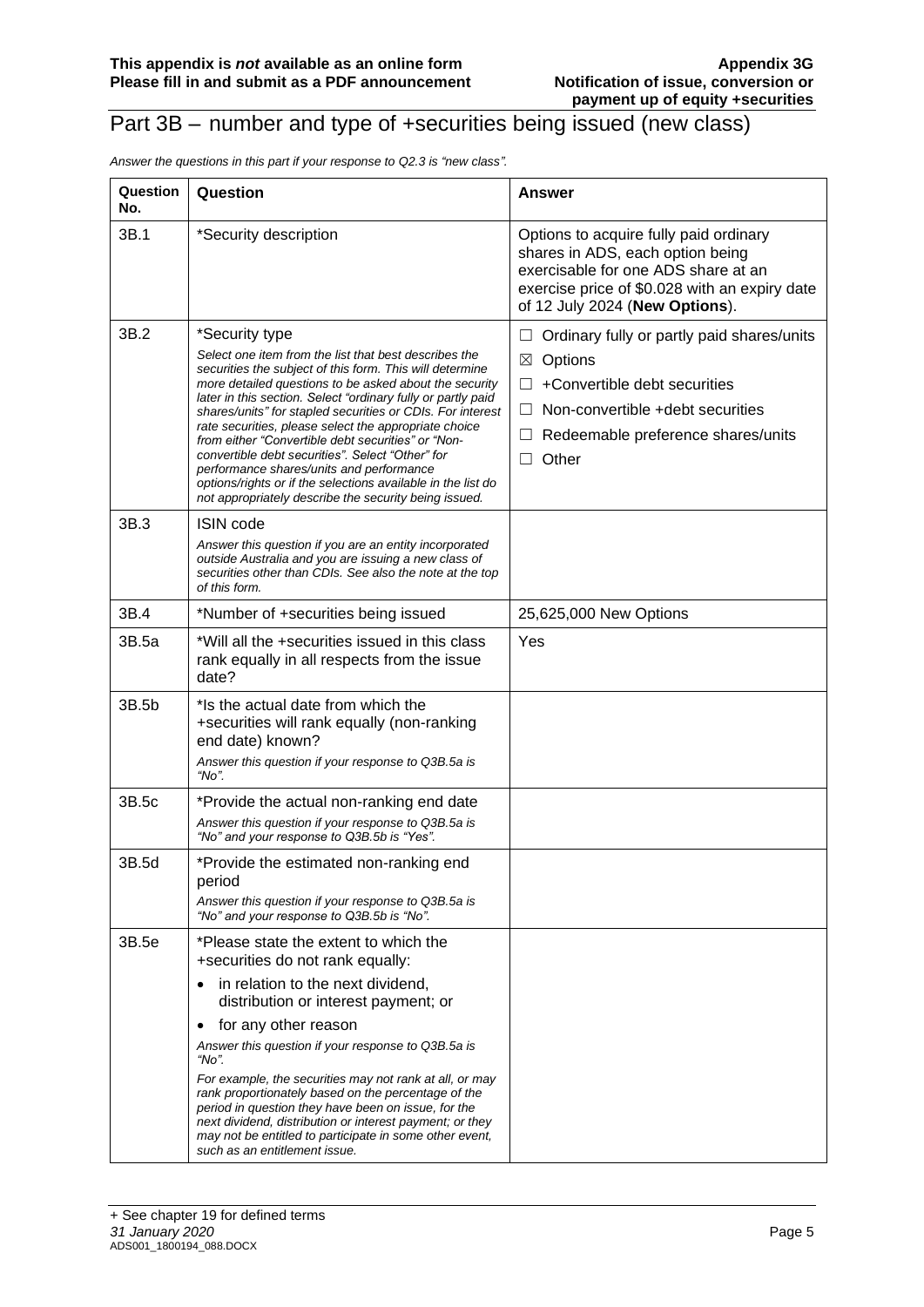|       |                                                                                                                                                                                                                                                                                        | payment up or equity +securities                                                                                                                                                    |
|-------|----------------------------------------------------------------------------------------------------------------------------------------------------------------------------------------------------------------------------------------------------------------------------------------|-------------------------------------------------------------------------------------------------------------------------------------------------------------------------------------|
| 3B.6  | Please attach a document or provide a URL                                                                                                                                                                                                                                              | Issue date: 13 July 2020                                                                                                                                                            |
|       | link for a document lodged with ASX setting                                                                                                                                                                                                                                            | Expiry date: 12 July 2024                                                                                                                                                           |
|       | out the material terms of the +securities<br>being issued                                                                                                                                                                                                                              | Term: 4 years                                                                                                                                                                       |
|       | You may cross reference a disclosure document, PDS,<br>information memorandum, investor presentation or<br>other announcement with this information provided it<br>has been released to the ASX Market Announcements<br>Platform.                                                      | Vesting: Options are long-term incentives<br>for employee retention. The options vest in<br>three equal instalments on the anniversary<br>of the Issue date (vest over three years) |
|       |                                                                                                                                                                                                                                                                                        | <b>Exercise price: \$0.028 per Option, being</b><br>145% of the VWAP of ADS shares in the 7<br>days up to and including the Issue Date<br>(VWAP is \$0.019)                         |
| 3B.7  | *Have you received confirmation from ASX<br>that the terms of the +securities are<br>appropriate and equitable under listing rule<br>6.1?                                                                                                                                              | <b>No</b>                                                                                                                                                                           |
|       | Answer this question only if you are an ASX Listing.<br>(ASX Foreign Exempt Listings and ASX Debt Listings<br>do not have to answer this question).                                                                                                                                    |                                                                                                                                                                                     |
|       | If your response is "No" and the securities have any<br>unusual terms, you should approach ASX as soon as<br>possible for confirmation under listing rule 6.1 that the<br>terms are appropriate and equitable.                                                                         |                                                                                                                                                                                     |
| 3B.8a | Ordinary fully or partly paid shares/units details<br>Answer the questions in this section if you selected this security type in your response to Question 3B.2.                                                                                                                       |                                                                                                                                                                                     |
|       | *+Security currency                                                                                                                                                                                                                                                                    | N/A                                                                                                                                                                                 |
|       | This is the currency in which the face amount of an<br>issue is denominated. It will also typically be the<br>currency in which distributions are declared.                                                                                                                            |                                                                                                                                                                                     |
|       | *Will there be CDIs issued over the<br>+securities?                                                                                                                                                                                                                                    | N/A                                                                                                                                                                                 |
|       | *CDI ratio                                                                                                                                                                                                                                                                             | N/A                                                                                                                                                                                 |
|       | Answer this question if you answered "Yes" to the<br>previous question. This is the ratio at which CDIs can<br>be transmuted into the underlying security (e.g. 4:1<br>means 4 CDIs represent 1 underlying security<br>whereas 1:4 means 1 CDI represents 4 underlying<br>securities). |                                                                                                                                                                                     |
|       | *Is it a partly paid class of +security?                                                                                                                                                                                                                                               | N/A                                                                                                                                                                                 |
|       | *Paid up amount: unpaid amount                                                                                                                                                                                                                                                         | N/A                                                                                                                                                                                 |
|       | Answer this question if answered "Yes" to the<br>previous question.                                                                                                                                                                                                                    |                                                                                                                                                                                     |
|       | The paid up amount represents the amount of<br>application money and/or calls which have been paid<br>on any security considered 'partly paid'                                                                                                                                         |                                                                                                                                                                                     |
|       | The unpaid amount represents the unpaid or yet to be<br>called amount on any security considered 'partly<br>paid'.                                                                                                                                                                     |                                                                                                                                                                                     |
|       | The amounts should be provided per the security<br>currency (e.g. if the security currency is AUD, then the<br>paid up and unpaid amount per security in AUD).                                                                                                                         |                                                                                                                                                                                     |
|       | *Is it a stapled +security?                                                                                                                                                                                                                                                            | N/A                                                                                                                                                                                 |
|       | This is a security class that comprises a number of<br>ordinary shares and/or ordinary units issued by<br>separate entities that are stapled together for the<br>purposes of trading.                                                                                                  |                                                                                                                                                                                     |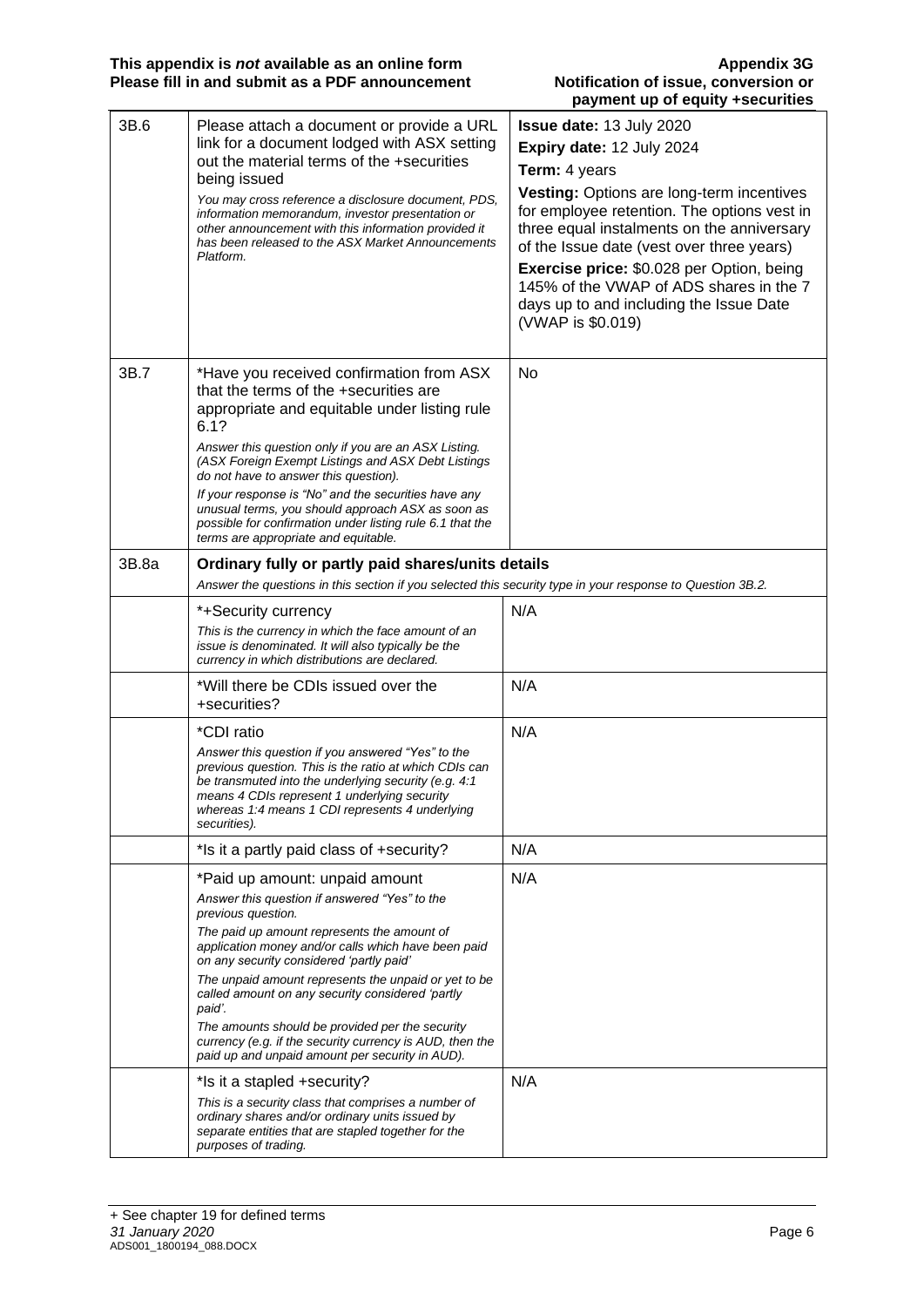| 3B.8b | <b>Option details</b>                                                                                                                                                                     |                                                                                                                                                                               |
|-------|-------------------------------------------------------------------------------------------------------------------------------------------------------------------------------------------|-------------------------------------------------------------------------------------------------------------------------------------------------------------------------------|
|       | Answer the questions in this section if you selected this security type in your response to Question 3B.2.                                                                                |                                                                                                                                                                               |
|       | *+Security currency                                                                                                                                                                       | <b>AUD</b>                                                                                                                                                                    |
|       | This is the currency in which the exercise price is<br>payable.                                                                                                                           |                                                                                                                                                                               |
|       | *Exercise price                                                                                                                                                                           | AUD\$0.028 per New Option (145% of 7 day                                                                                                                                      |
|       | The price at which each option can be exercised and<br>convert into the underlying security. If there is no<br>exercise price please answer as \$0.00.                                    | VWAP of ADS shares in the 7 days up to<br>and including the date of issue)                                                                                                    |
|       | The exercise price should be provided per the<br>security currency (i.e. if the security currency is AUD,<br>the exercise price should be expressed in AUD).                              |                                                                                                                                                                               |
|       | *Expiry date                                                                                                                                                                              | 12 July 2024                                                                                                                                                                  |
|       | The date on which the options expire or terminate.                                                                                                                                        |                                                                                                                                                                               |
|       | *Details of the number and type of<br>+security (including its ASX security code if<br>the +security is quoted on or recorded by<br>ASX) that will be issued if an option is<br>exercised | One fully paid ordinary share in Adslot Ltd<br>(ASX: ADS) will be issued for each New<br>Option exercised. The share will then rank<br>equally with existing ordinary shares. |
|       | For example, if the option can be exercised to receive<br>one fully paid ordinary share with ASX security code<br>ABC, please insert "One fully paid ordinary share<br>(ASX:ABC)".        |                                                                                                                                                                               |
| 3B.8c | Details of non-convertible +debt securities, +convertible debt securities, or<br>redeemable preference shares/units                                                                       |                                                                                                                                                                               |
|       | Answer the questions in this section if you selected one of these security types in your response to Question                                                                             |                                                                                                                                                                               |
|       | 3B.2.<br>Debt and Hybrid Securities" for further information on certain terms used in this section                                                                                        | Refer to Guidance Note 34 and the "Guide to the Naming Conventions and Security Descriptions for ASX Quoted                                                                   |
|       | *Type of +security                                                                                                                                                                        | Simple corporate bond<br>ப                                                                                                                                                    |
|       | Select one item from the list                                                                                                                                                             | Non-convertible note or bond<br>$\Box$                                                                                                                                        |
|       |                                                                                                                                                                                           | Convertible note or bond<br>$\Box$                                                                                                                                            |
|       |                                                                                                                                                                                           | $\Box$ Preference share/unit                                                                                                                                                  |
|       |                                                                                                                                                                                           | Capital note<br>⊔                                                                                                                                                             |
|       |                                                                                                                                                                                           | <b>Hybrid security</b>                                                                                                                                                        |
|       |                                                                                                                                                                                           | Other                                                                                                                                                                         |
|       | *+Security currency                                                                                                                                                                       |                                                                                                                                                                               |
|       | This is the currency in which the face value of the                                                                                                                                       |                                                                                                                                                                               |
|       | security is denominated. It will also typically be the<br>currency in which interest or distributions are paid.                                                                           |                                                                                                                                                                               |
|       | Face value                                                                                                                                                                                |                                                                                                                                                                               |
|       | This is the principal amount of each security.                                                                                                                                            |                                                                                                                                                                               |
|       | The face value should be provided per the security<br>currency (i.e. if security currency is AUD, then the<br>face value per security in AUD).                                            |                                                                                                                                                                               |
|       | *Interest rate type                                                                                                                                                                       | Fixed rate<br>$\Box$                                                                                                                                                          |
|       | Select one item from the list                                                                                                                                                             | Floating rate                                                                                                                                                                 |
|       | Select the appropriate interest rate type per the terms<br>of the security. Definitions for each type are provided                                                                        | Indexed rate<br>$\Box$                                                                                                                                                        |
|       | in the Guide to the Naming Conventions and Security                                                                                                                                       | Variable rate<br>$\Box$                                                                                                                                                       |
|       | Descriptions for ASX Quoted Debt and Hybrid<br><b>Securities</b>                                                                                                                          | Zero coupon/no interest<br>ப                                                                                                                                                  |
|       |                                                                                                                                                                                           | Other                                                                                                                                                                         |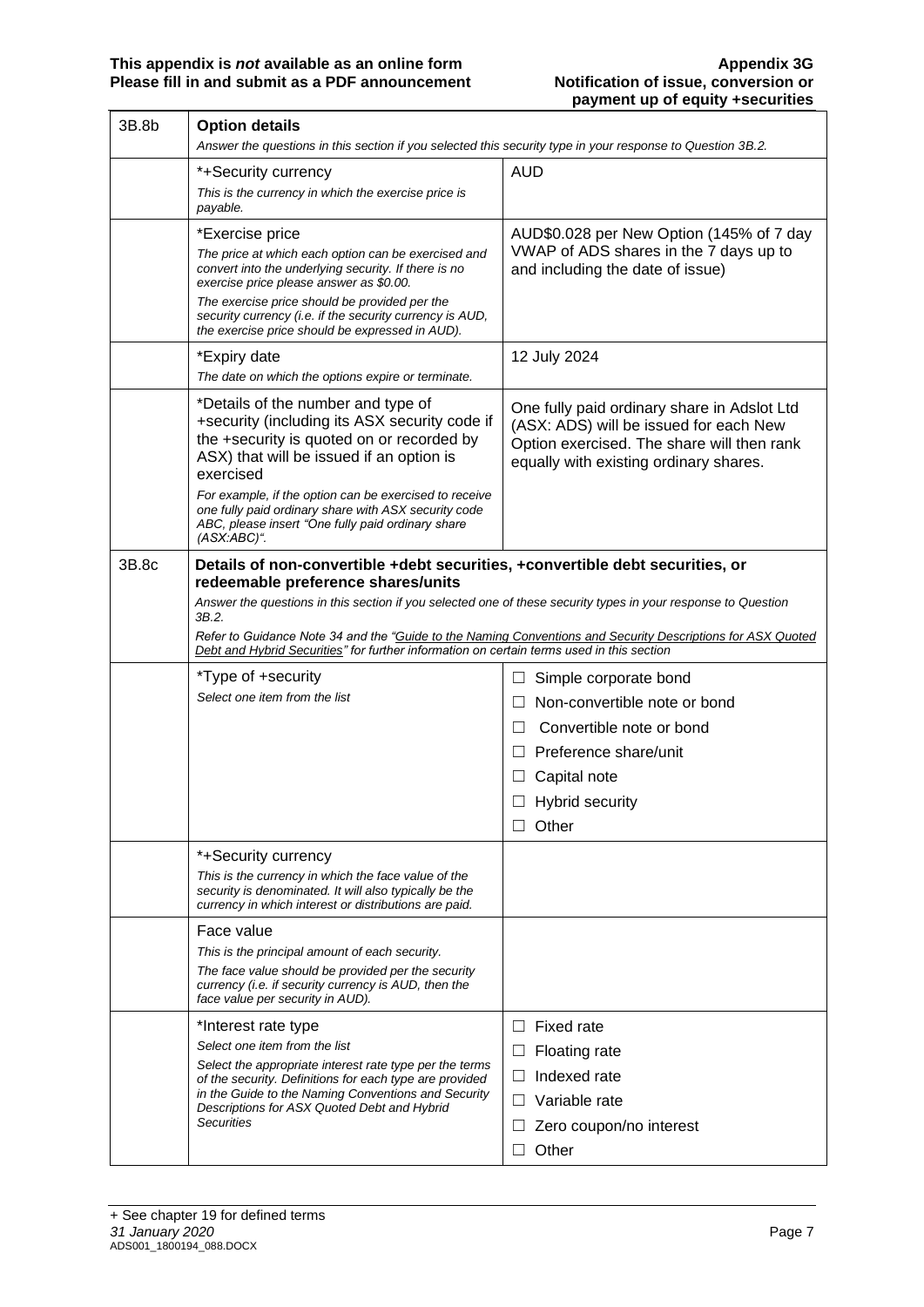| Frequency of coupon/interest payments<br>per year<br>Select one item from the list.                                                                                                                                                                                                                                     | $\Box$ Monthly<br>Quarterly<br>$\Box$<br>Semi-annual<br>Annual<br>$\Box$<br>No coupon/interest payments<br>Other<br>$\perp$ |
|-------------------------------------------------------------------------------------------------------------------------------------------------------------------------------------------------------------------------------------------------------------------------------------------------------------------------|-----------------------------------------------------------------------------------------------------------------------------|
| First interest payment date<br>A response is not required if you have selected "No<br>coupon/interest payments" in response to the<br>question above on the frequency of coupon/interest<br>payments                                                                                                                    |                                                                                                                             |
| Interest rate per annum<br>Answer this question if the interest rate type is fixed.                                                                                                                                                                                                                                     | % p.a.                                                                                                                      |
| *Is the interest rate per annum estimated<br>at this time?<br>Answer this question if the interest rate type is fixed.                                                                                                                                                                                                  | Yes or No                                                                                                                   |
| If the interest rate per annum is estimated,<br>then what is the date for this information to<br>be announced to the market (if known)<br>Answer this question if the interest rate type is fixed<br>and your response to the previous question is "Yes".<br>Answer "Unknown" if the date is not known at this<br>time. |                                                                                                                             |
| *Does the interest rate include a reference<br>rate, base rate or market rate (e.g. BBSW<br>or CPI)?<br>Answer this question if the interest rate type is floating<br>or indexed                                                                                                                                        | Yes or No                                                                                                                   |
| *What is the reference rate, base rate or<br>market rate?<br>Answer this question if the interest rate type is floating<br>or indexed and your response to the previous<br>question is "Yes".                                                                                                                           |                                                                                                                             |
| *Does the interest rate include a margin<br>above the reference rate, base rate or<br>market rate?<br>Answer this question if the interest rate type is floating<br>or indexed.                                                                                                                                         | Yes or No                                                                                                                   |
| *What is the margin above the reference<br>rate, base rate or market rate (expressed<br>as a percent per annum)<br>Answer this question if the interest rate type is floating<br>or indexed and your response to the previous<br>question is "Yes".                                                                     | % p.a.                                                                                                                      |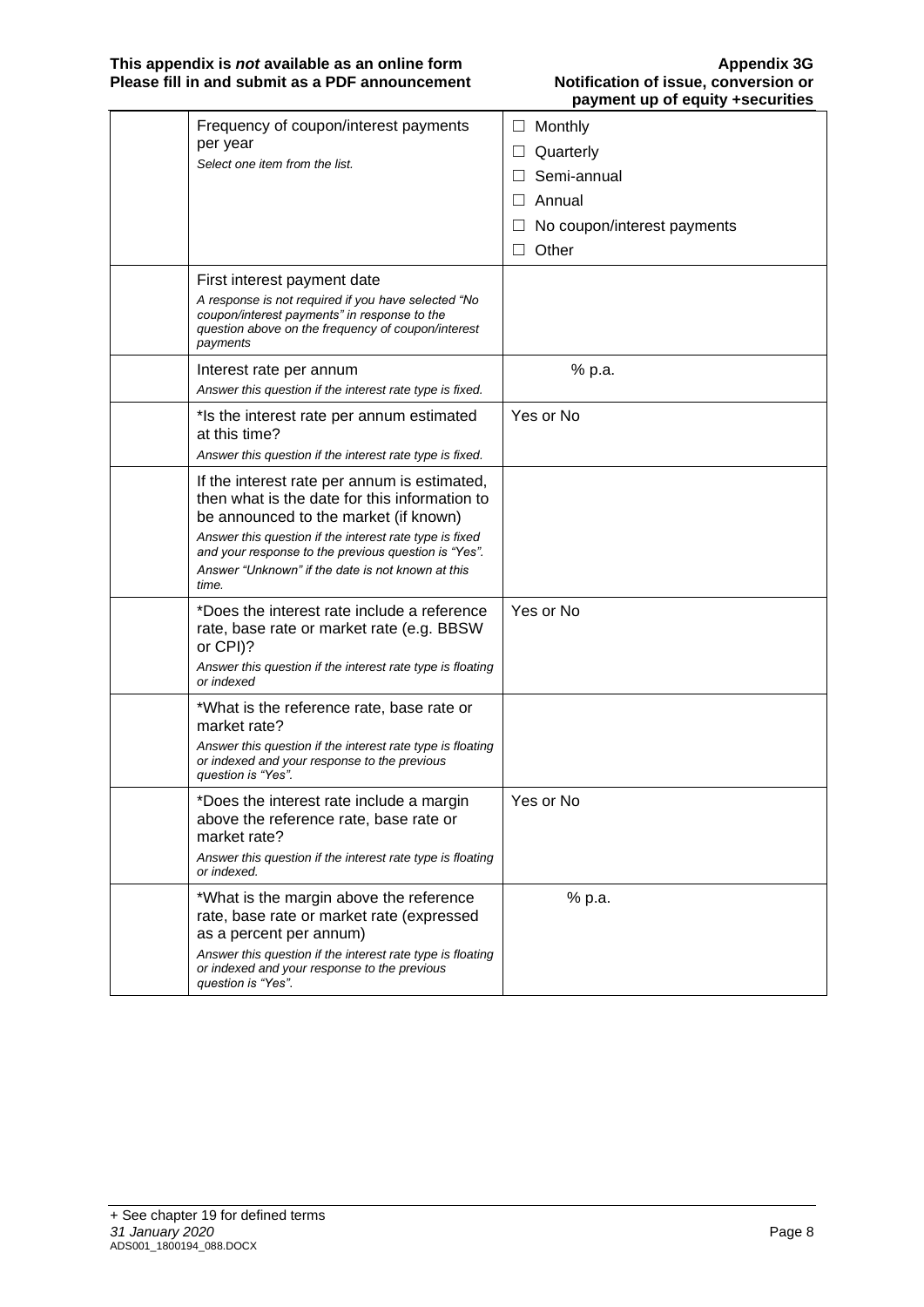#### **This appendix is** *not* **available as an online form Appendix 3G Please fill in and submit as a PDF announcement Notification of issue, conversion or**

| *S128F of the Income Tax Assessment Act<br>status applicable to the +security<br>Select one item from the list<br>For financial products which are likely to give rise to a<br>payment to which s128F of the Income Tax<br>Assessment Act applies, ASX requests issuers to<br>confirm the s128F status of the security:<br>"s128F exempt" means interest payments are not<br>$\bullet$<br>taxable to non-residents;<br>"Not s128F exempt" means interest payments are<br>$\bullet$<br>taxable to non-residents:<br>"s128F exemption status unknown" means the<br>$\bullet$<br><i>issuer is unable to advise the status:</i><br>"Not applicable" means s128F is not applicable to<br>$\bullet$<br>this security | $\Box$ s128F exempt<br>Not s128F exempt<br>$\Box$<br>s128F exemption status unknown<br>$\Box$<br>$\Box$<br>Not applicable                                                                                                                                                                                                                                                    |
|----------------------------------------------------------------------------------------------------------------------------------------------------------------------------------------------------------------------------------------------------------------------------------------------------------------------------------------------------------------------------------------------------------------------------------------------------------------------------------------------------------------------------------------------------------------------------------------------------------------------------------------------------------------------------------------------------------------|------------------------------------------------------------------------------------------------------------------------------------------------------------------------------------------------------------------------------------------------------------------------------------------------------------------------------------------------------------------------------|
| *Is the +security perpetual (i.e. no maturity<br>date)?                                                                                                                                                                                                                                                                                                                                                                                                                                                                                                                                                                                                                                                        | Yes or No                                                                                                                                                                                                                                                                                                                                                                    |
| *Maturity date<br>Answer this question if the security is not perpetual                                                                                                                                                                                                                                                                                                                                                                                                                                                                                                                                                                                                                                        |                                                                                                                                                                                                                                                                                                                                                                              |
| *Select other features applicable to the<br>+security<br>Up to 4 features can be selected. Further information<br>is available in the Guide to the Naming Conventions<br>and Security Descriptions for ASX Quoted Debt and<br><b>Hybrid Securities.</b>                                                                                                                                                                                                                                                                                                                                                                                                                                                        | Simple<br>$\Box$<br>Subordinated<br>$\Box$<br>$\Box$<br>Secured<br>Converting<br>Ш<br>Convertible<br>$\Box$<br>Transformable<br>$\Box$<br>Exchangeable<br>$\Box$<br>Cumulative<br>$\Box$<br>Non-Cumulative<br>$\perp$<br>Redeemable<br>$\perp$<br>Extendable<br>$\Box$<br>$\Box$<br>Reset<br>Step-Down<br>$\Box$<br>$\Box$ Step-Up<br>Stapled<br>$\Box$<br>None of the above |
| *Is there a first trigger date on which a right<br>of conversion, redemption, call or put can<br>be exercised (whichever is first)?                                                                                                                                                                                                                                                                                                                                                                                                                                                                                                                                                                            | Yes or No                                                                                                                                                                                                                                                                                                                                                                    |
| *If yes, what is the first trigger date<br>Answer this question if your response to the previous<br>question is "Yes".                                                                                                                                                                                                                                                                                                                                                                                                                                                                                                                                                                                         |                                                                                                                                                                                                                                                                                                                                                                              |
| Details of the number and type of +security<br>(including its ASX security code if the<br>+security is quoted on ASX) that will be<br>issued if the securities to be quoted are<br>converted, transformed or exchanged<br>Answer this question if the security features include<br>"converting", "convertible", "transformable" or<br>"exchangeable".<br>For example, if the security can be converted into<br>1,000 fully paid ordinary shares with ASX security<br>code ABC, please insert "1,000 fully paid ordinary<br>shares (ASX:ABC)".                                                                                                                                                                  |                                                                                                                                                                                                                                                                                                                                                                              |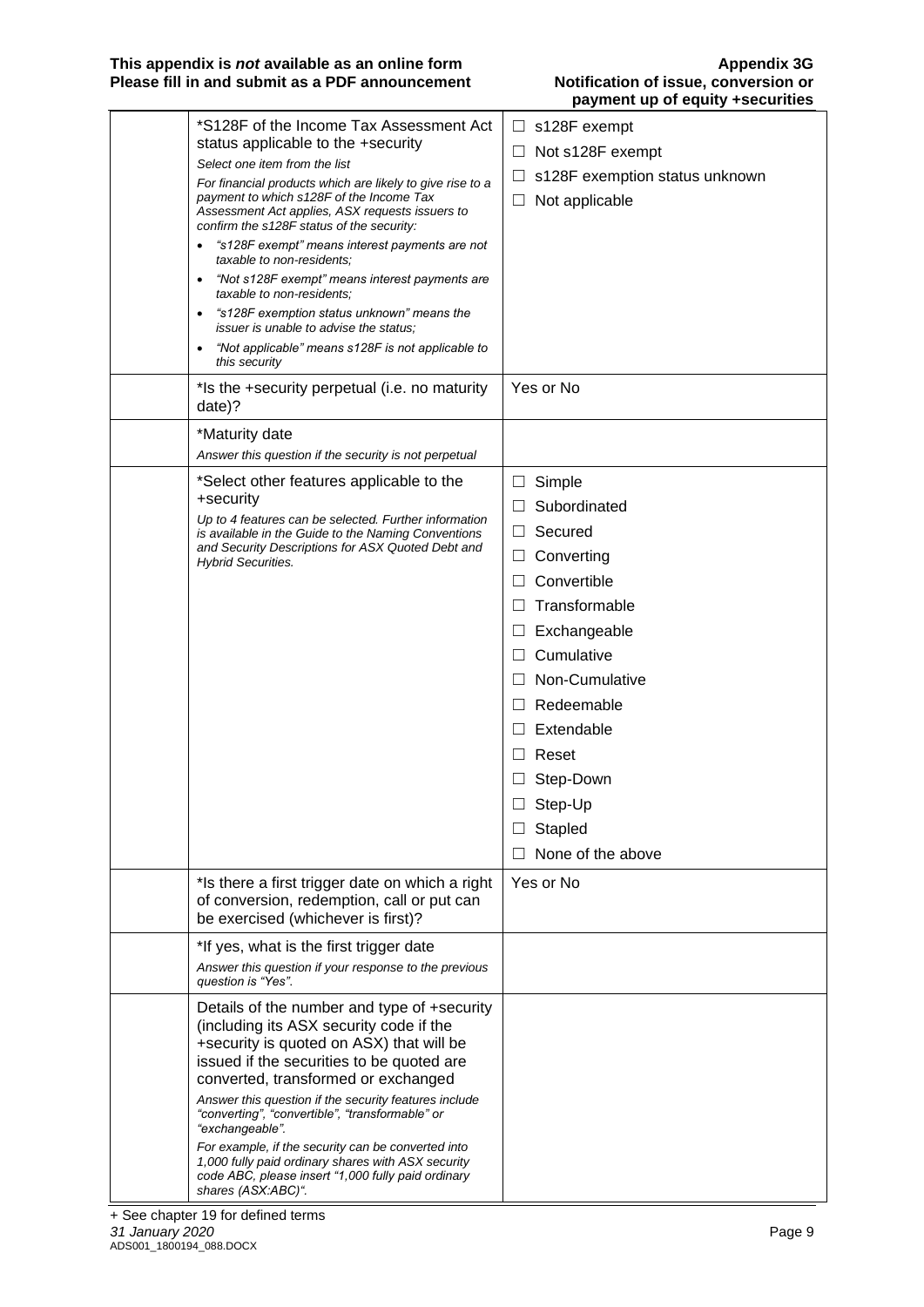### Part 4 – Issue details

| Question<br>No.  | Question                                                                                                                                                                                                                                                                                                                                    | <b>Answer</b>                                                                       |
|------------------|---------------------------------------------------------------------------------------------------------------------------------------------------------------------------------------------------------------------------------------------------------------------------------------------------------------------------------------------|-------------------------------------------------------------------------------------|
| 4.1              | *Have the +securities been issued yet?                                                                                                                                                                                                                                                                                                      | Yes                                                                                 |
| 4.1a             | *What was their date of issue?<br>Answer this question if your response to Q4.1 is<br>"Yes"                                                                                                                                                                                                                                                 | 13 July 2020                                                                        |
| 4.1 <sub>b</sub> | *What is their proposed date of issue?<br>Answer this question if your response to Q4.1 is "No".                                                                                                                                                                                                                                            |                                                                                     |
| 4.2              | *Are the +securities being issued for a<br>cash consideration?<br>If the securities are being issued for nil cash<br>consideration, answer this question "No".                                                                                                                                                                              | No                                                                                  |
| 4.2a             | *In what currency is the cash consideration<br>being paid<br>For example, if the consideration is being paid in<br>Australian Dollars, state AUD.<br>Answer this question if your response to Q4.2 is<br>"Yes".                                                                                                                             | N/A                                                                                 |
| 4.2 <sub>b</sub> | *What is the issue price per +security<br>Answer this question if your response to Q4.2 is "Yes"<br>and by reference to the issue currency provided in<br>your response to Q4.2a.<br>Note: you cannot enter a nil amount here. If the<br>securities are being issued for nil cash consideration,<br>answer Q4.2 as "No" and complete Q4.2c. | N/A                                                                                 |
| 4.2c             | Please describe the consideration being<br>provided for the +securities<br>Answer this question if your response to Q4.2 is "No".                                                                                                                                                                                                           | Nil consideration. Securities are options to<br>acquire fully paid ordinary shares. |
| 4.3              | Any other information the entity wishes to<br>provide about the issue                                                                                                                                                                                                                                                                       |                                                                                     |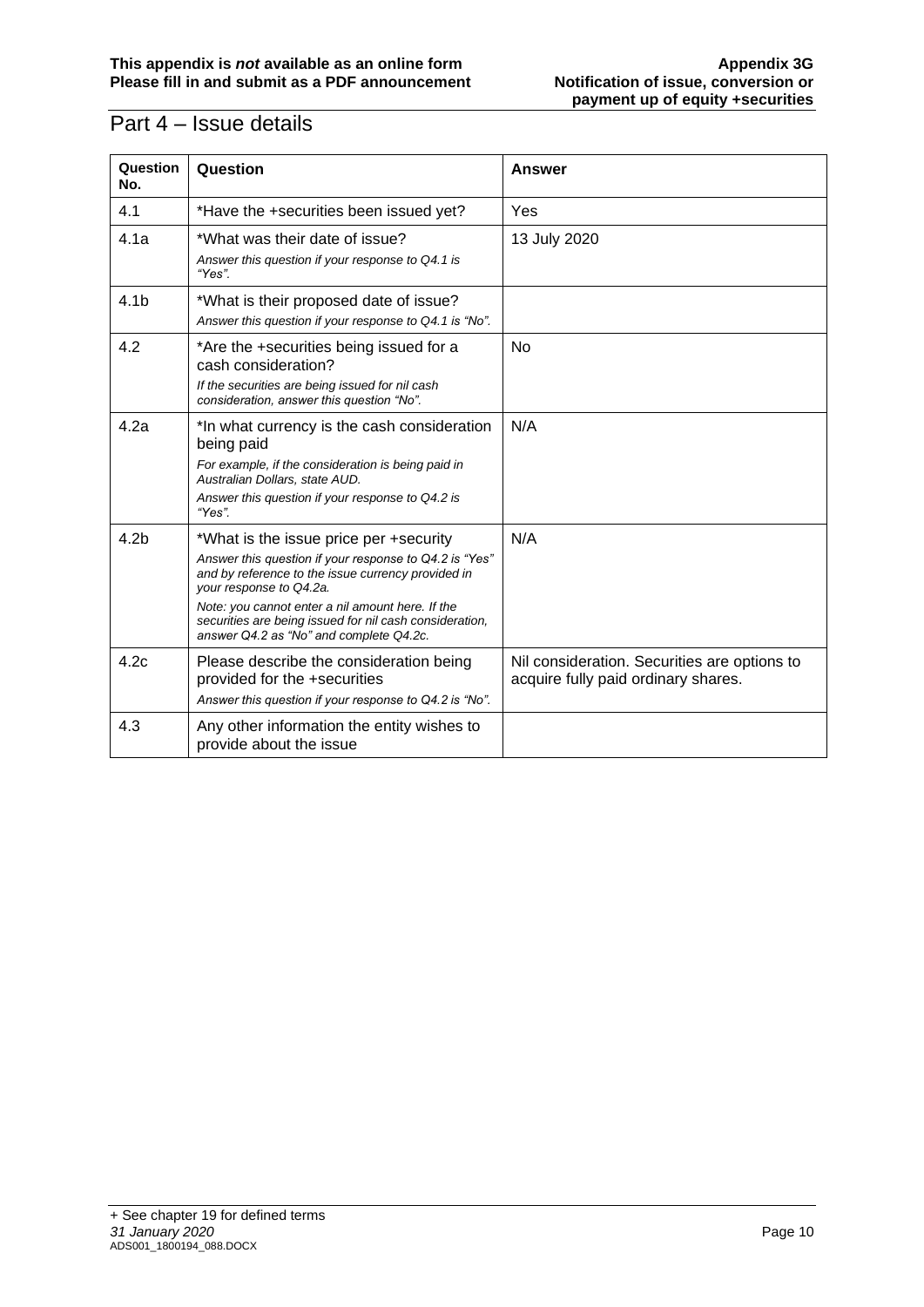#### Part 5 – Unquoted +securities on issue

Following the issue of the +securities the subject of this application, the unquoted issued +securities of the entity will comprise:

*Note: the figures provided in the table in section 5.1 below are used to calculate part of the total market capitalisation of the entity published by ASX from time to time. Please make sure you include in the table each class of unquoted securities issued by the entity.*

*Restricted securities should be included in table 5.1.*

5.1

| *ASX security code and description                 | *Total number of +securities on issue |
|----------------------------------------------------|---------------------------------------|
| All listed below are ADS options                   | Total: 109,625,000                    |
| Exercise price \$0.073, expiry 4 Oct 2021          | 3,000,000                             |
| Exercise price \$0.060, expiry 25 Nov 2021         | 5,600,000                             |
| Exercise price \$0.035, expiry 25 Feb 2022         | 23,500,000                            |
| Exercise price \$0.034, expiry 15 May 2022         | 11,400,000                            |
| Exercise price \$0.036, expiry 27 May 2022         | 4,000,000                             |
| Exercise price \$0.060, expiry 30 January 2023     | 5.050.000                             |
| Exercise price \$0.041, expiry 2 September 2023    | 11,450,000                            |
| Exercise price \$0.045, expiry 12 December<br>2023 | 4,000,000                             |
| Exercise price \$0.032, expiry 29 January 2024     | 8,000,000                             |
| Exercise price \$0.044, expiry 15 December<br>2022 | 8,000,000                             |
| Exercise price \$0.028, expiry 12 July 2024        | 25,625,000                            |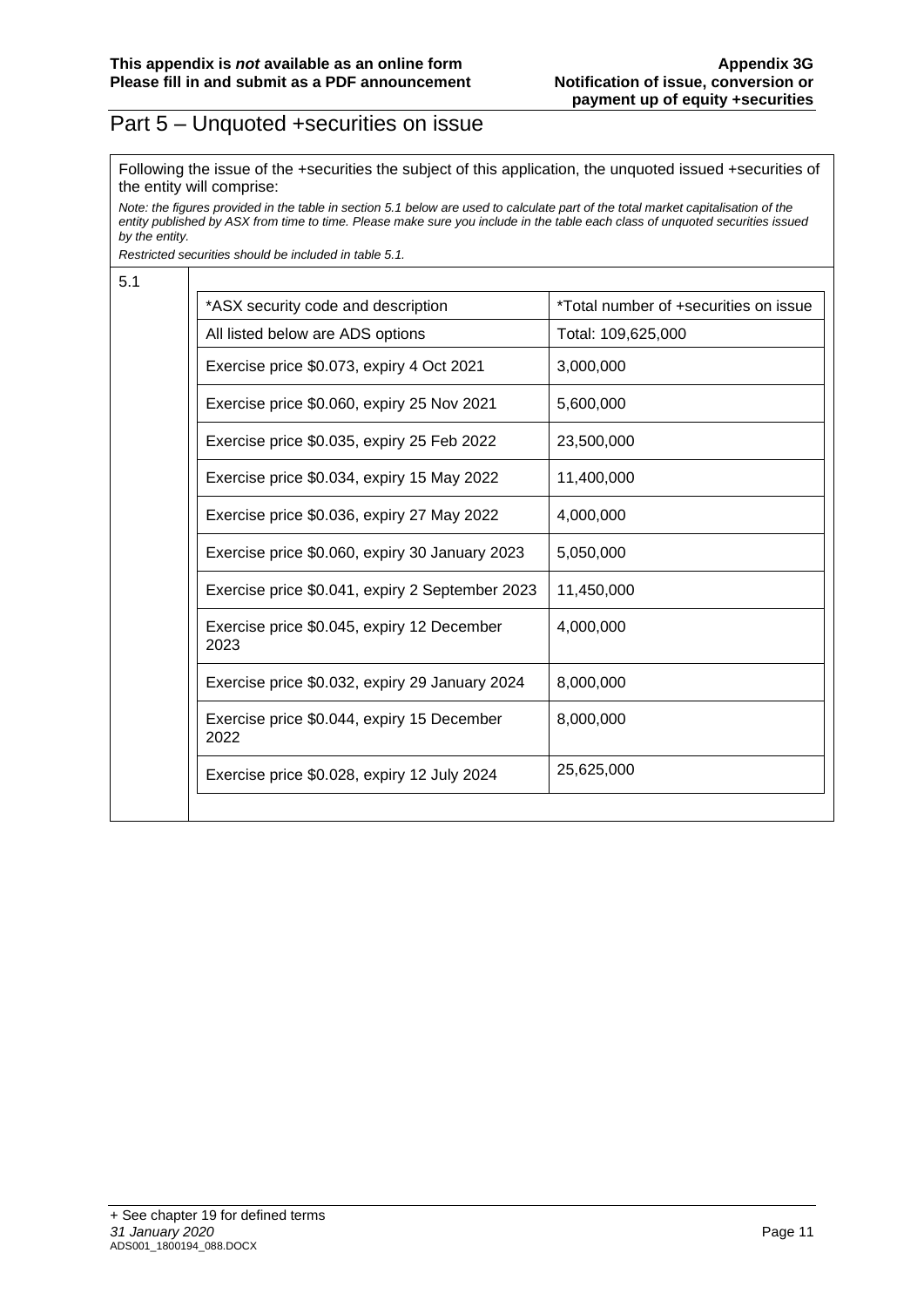#### Part 6 – Other Listing Rule requirements

*The questions in this Part should only be answered if you are an ASX Listing (ASX Foreign Exempt Listings and ASX Debt Listings do not need to complete this Part) and:*

- *your response to Q2.1 is "Other"*

| Question<br>No.  | Question                                                                                                                                                                                                                                                                                                                                      | Answer |
|------------------|-----------------------------------------------------------------------------------------------------------------------------------------------------------------------------------------------------------------------------------------------------------------------------------------------------------------------------------------------|--------|
| 6.1              | *Are the securities being issued under<br>Listing Rule 7.2 exception $131$ and therefore<br>the issue does not need any security holder<br>approval under Listing Rule 7.1?<br>Answer this question if your response to Q2.1 is<br>"securities issued under an employee incentive<br>scheme that are not being immediately quoted on<br>ASX". | Yes    |
| 6.2              | *Has the entity obtained, or is it obtaining,<br>+security holder approval for the issue<br>under listing rule 7.1?<br>Answer this question if the response to Q6.1 is "No".                                                                                                                                                                  | No.    |
| 6.2a             | *Date of meeting or proposed meeting to<br>approve the issue under listing rule 7.1<br>Answer this question if the response to Q6.1 is "No"<br>and the response to Q6.2 is "Yes".                                                                                                                                                             | N/A    |
| 6.2 <sub>b</sub> | *Are any of the +securities being issued<br>without +security holder approval using the<br>entity's 15% placement capacity under<br>listing rule 7.1?<br>Answer this question if the response to Q6.1 is "No"<br>and the response to Q6.2 is "No".                                                                                            | No.    |

<sup>1</sup> *Exception 13* An issue of securities under an employee incentive scheme if within 3 years before the issue date:

- (a) in the case of a scheme established before the entity was listed a summary of the terms of the scheme and the maximum number of equity securities proposed to be issued under the scheme were set out in the prospectus, PDS or information memorandum lodged with ASX under rule 1.1 condition 3; or
- (b) the holders of the entity's ordinary securities have approved the issue of equity securities under the scheme as an exception to this rule. The notice of meeting must have included:
	- a summary of the terms of the scheme.
	- the number of securities issued under the scheme since the entity was listed or the date of the last approval under this rule;
	- the maximum number of +equity securities proposed to be issued under the scheme following the approval; and
	- a voting exclusion statement.

Exception 13 is only available if and to the extent that the number of +equity securities issued under the scheme does not exceed the maximum number set out in the entity's prospectus, PDS or information memorandum (in the case of (a) above) or in the notice of meeting (in the case of (b) above).

Exception 13 ceases to be available if there is a material change to the terms of the scheme from those set out in the entity's prospectus, PDS or information memorandum (in the case of (a) above) or in the notice of meeting (in the case of (b) above).

<sup>-</sup> *your response to Q2.1 is "+securities issued under an +employee incentive scheme that are not being immediately quoted on ASX"; or*